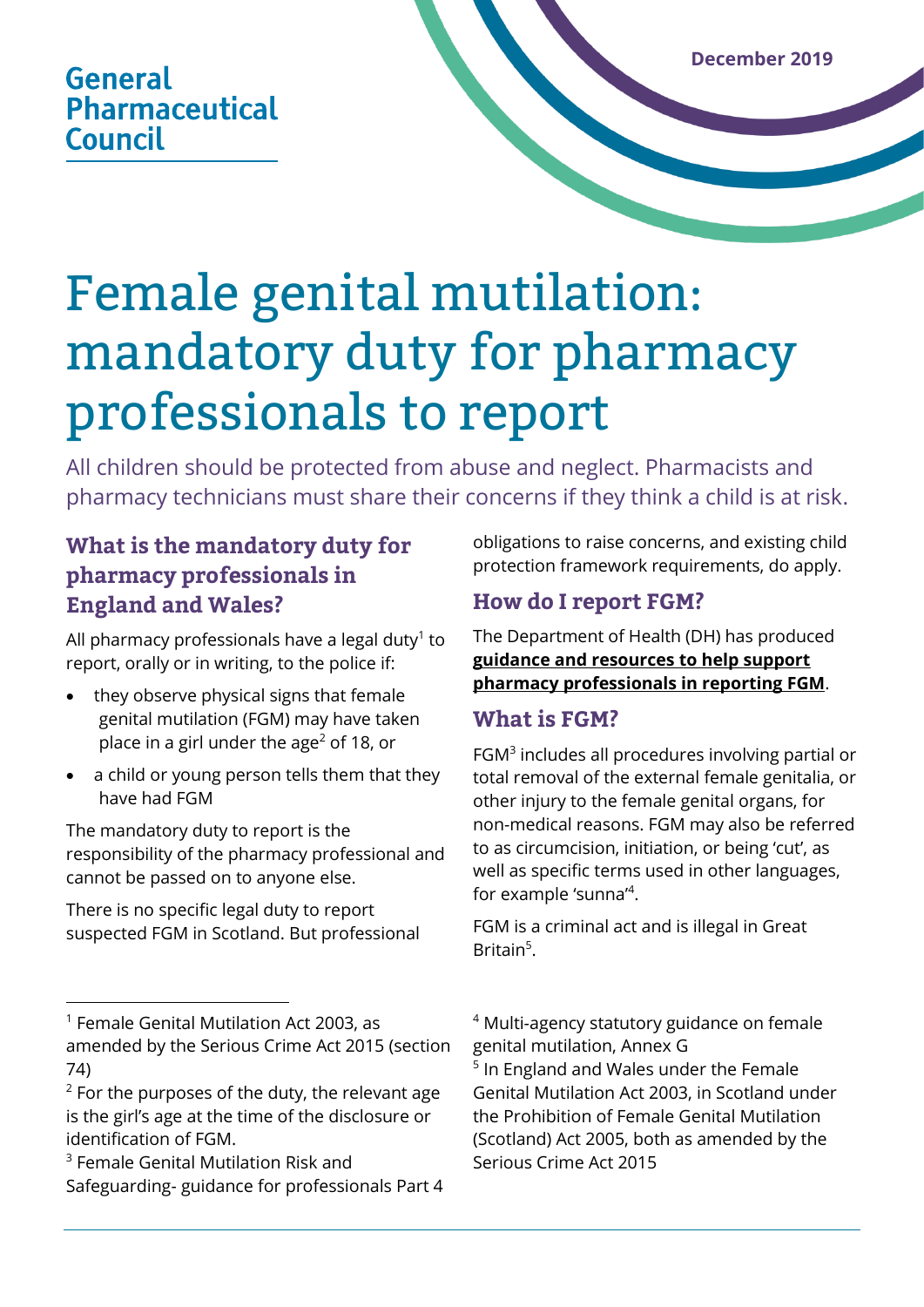## **What do our standards say?**

#### **Pharmacy professionals**

Pharmacy professionals have a responsibility to:

- take action to safeguard people, particularly children and vulnerable adults
- make the care of the person their first concern and act in their best interests
- respect and safeguard a person's dignity
- take steps to maintain the person's privacy and confidentiality
- challenge poor practice and behaviours, and promptly tell their employer and all relevant authorities (including the GPhC) about concerns they may have

Every pharmacy professional has a duty to raise any concerns about individuals, actions or circumstances that may be unacceptable and that could result in risks to people and public safety (**[see GPhC guidance on raising](https://www.pharmacyregulation.org/sites/default/files/in_practice-_guidance_on_raising_concerns_may_2017.pdf)  [concerns](https://www.pharmacyregulation.org/sites/default/files/in_practice-_guidance_on_raising_concerns_may_2017.pdf)**).

#### **Pharmacy owners**

Pharmacy owners make sure our standards for registered pharmacies are met. They must:

- have safeguarding policies in place
- make sure all staff are appropriately trained on child protection and safeguarding issues

Owners should make sure all members of the pharmacy team are aware of the new mandatory duty to report. They should also review their current safeguarding policies and practice to reflect this.

## **When does the duty to report not apply?**

The mandatory duty to report will not apply:

• if a pharmacy professional can see that another individual working in the same profession has already made a report to the police about the same act of FGM

- to cases when a pharmacy professional believes a child or young person may be at risk of FGM
- to cases when FGM is suspected, but has not been observed by the pharmacy professional or reported to them by the child or young person
- to women over 18, in which case their right to confidentiality must be respected if they do not want any action to be taken

In these circumstances pharmacy professionals must apply local safeguarding protocols.

## **How does the new duty work alongside obligations to maintain confidentiality?**

Pharmacy professionals must respect and protect people's dignity and privacy, and only disclose confidential information without consent when the law says they must or in exceptional circumstances.

The law allows for disclosure of confidential patient information in specific circumstances, including when the law says it is required, or when it is in the public interest to do so (**[see](https://www.pharmacyregulation.org/sites/default/files/document/in_practice_guidance_on_confidentiality_june_2018.pdf)  [GPhC guidance on confidentiality](https://www.pharmacyregulation.org/sites/default/files/document/in_practice_guidance_on_confidentiality_june_2018.pdf)**). The **[Home](https://assets.publishing.service.gov.uk/government/uploads/system/uploads/attachment_data/file/573782/FGM_Mandatory_Reporting_-_procedural_information_nov16_FINAL.pdf)  [Office guidance](https://assets.publishing.service.gov.uk/government/uploads/system/uploads/attachment_data/file/573782/FGM_Mandatory_Reporting_-_procedural_information_nov16_FINAL.pdf)** says that the duty to report does not breach any confidentiality requirement or other restriction on disclosure which might otherwise apply.

## **What will happen if pharmacy professionals fail to report?**

Pharmacy professionals in England and Wales have a mandatory duty to report FGM in under 18s. Our regulatory standards and guidance are clear and apply to pharmacy professionals across Great Britain. Failure to meet our standards could place a pharmacy professional's registration at risk.